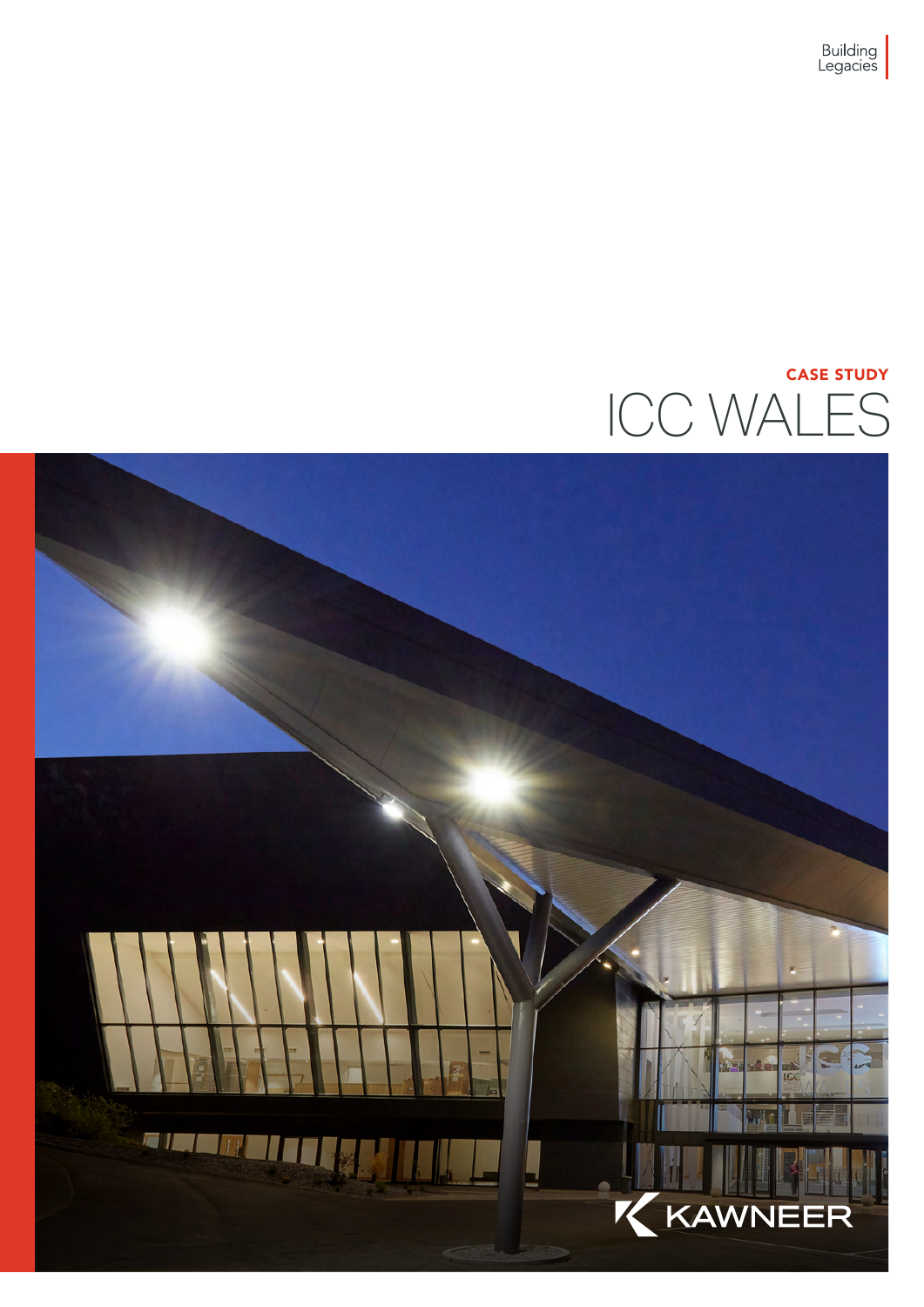## KAWNEER SYSTEMS FEATURE ON THE NEW INTERNATIONAL CONVENTION CENTRE WALES

Architectural aluminium glazing systems from the complete Kawneer portfolio have been used on Wales', if not the UK's, new leading business tourism complex.

Two variants of the AA®110 curtain walling system, as well as window vents, doors and "roof glazing" feature on the International Convention Centre for Wales at the Celtic Manor Resort in Newport, South Wales.

© 2021 Kawneer

Location: Celtic Manor Resort, Newport Architect: Boyes Rees Architects Main Contractor: John Sisk & Son Installer: APiC UK

Building: International Convention Centre for Wales

© 2021 Kawneer

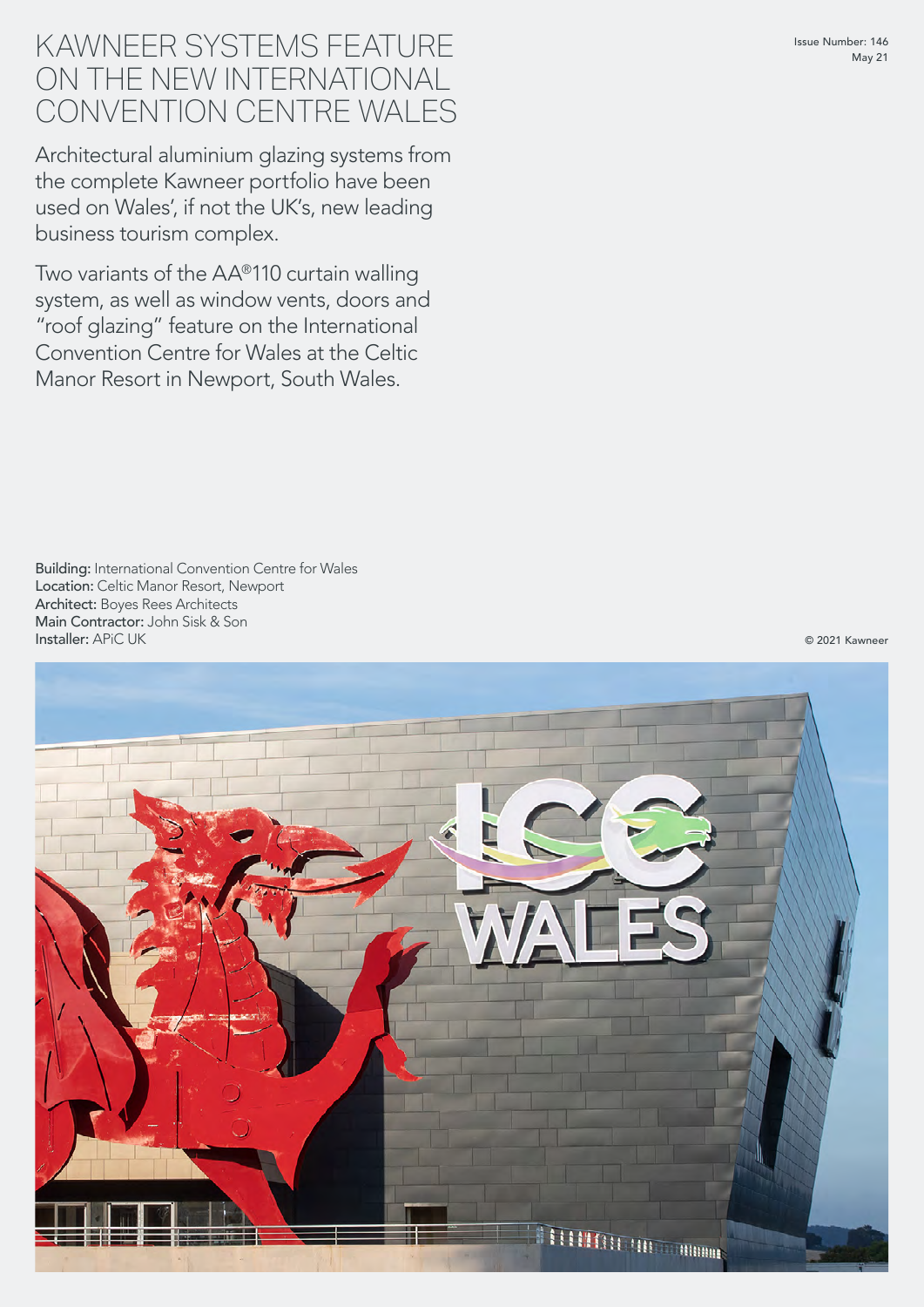## KAWNEER GLAZING HELPS TO TAKE WALES INTERNATIONAL

Kawneer's AA ®110 zone-drained curtain walling, with 65mm sightlines, has been used for the majority of screens to conference rooms, entrances and circulation areas while the mullion-drained equivalent has been used to the auditorium bar and atrium roof light. In addition, AA ®545 side-hung, open-out window ventilators feature on the ground-floor offices and Series 190 heavy-duty doors, both manual and automatic sliding, on the ground-floor entrance and circulation areas.

The £83.7 million building, built over two years by main contractor John Sisk & Son on land adjacent to the existing facilities at Celtic Manor, is run as a 50/50 partnership between the Welsh Government and Celtic Manor Resort and was also funded by NatWest (part of the RBS Group).

ICC Wales can accommodate up to 5,000 delegates with a total floor space exceeding 26,000m 2 . It houses a 1,500-seat auditorium and separate exhibition hall which, at 4,000m 2 , provides the largest pillar-free ballroom in Europe, capable of hosting 2,400 people for a gala dinner.

Included in the design by Boyes Rees Architects are five divisible meeting rooms that create a further 12 flexible spaces, breakouts at all levels to outdoor networking spaces, state-of-the-art technology with fully-integrated audio visual facilities, and fullyserviced client offices, green rooms and production facilities.

 The Kawneer systems were installed over five months by a team of up to eight from specialist sub-contractor and approved Kawneer dealer APiC UK.



© 2021 Kawneer